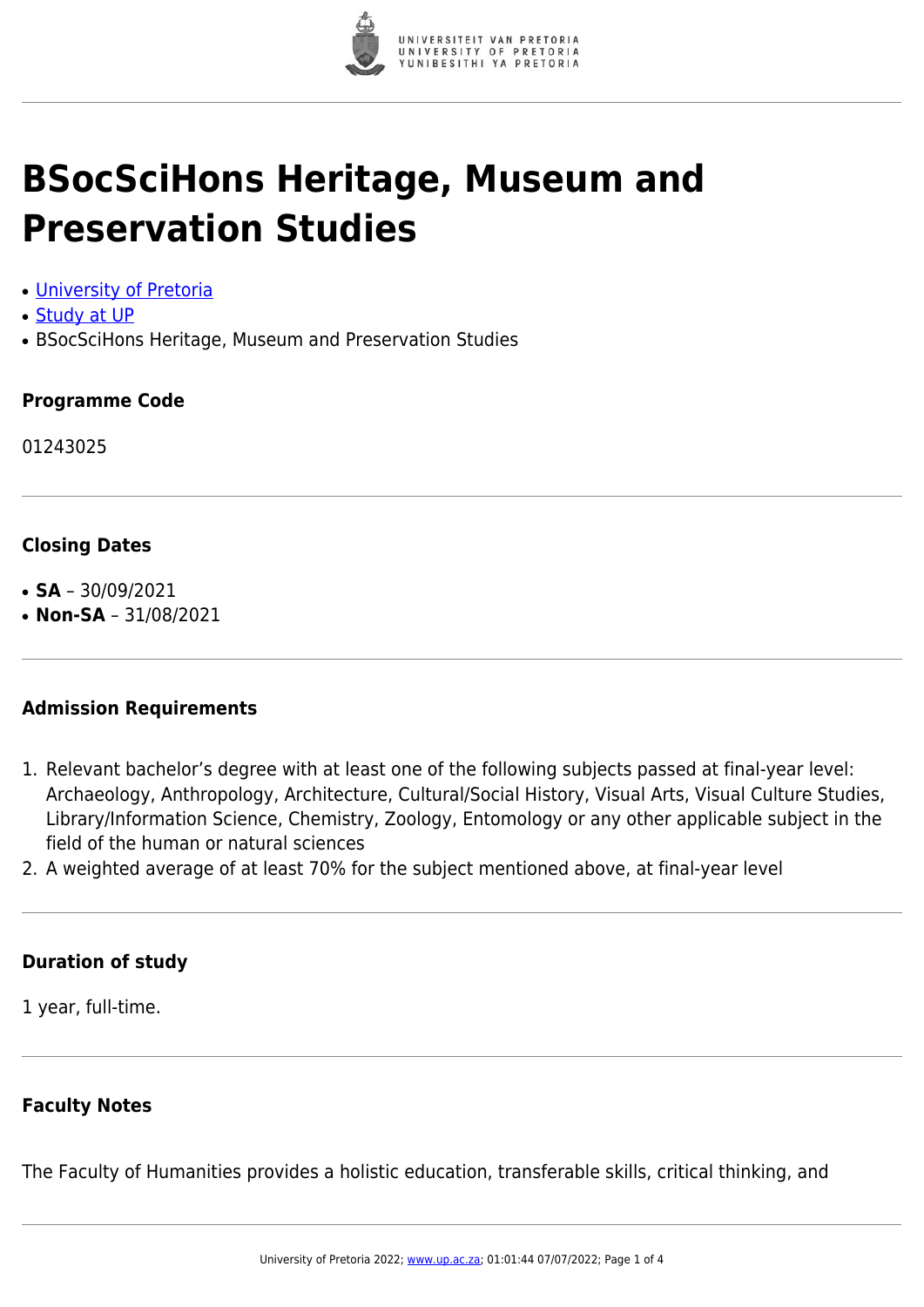

communication and problem-solving that will help you develop to your full potential. You will be entering a stimulating environment that will broaden your intellectual horizons and help you achieve personal and professional success through the best possible learning experience.

As the most diverse Faculty of the University of Pretoria, we offer an exciting and comprehensive range of programmes and discipline-based majors, including studies in languages, social sciences and visual and performing arts.

#### **Enquiries about the programme**

**Name:** Prof SE O'Connell **Tel:** 065 826 1956 **E-Mail:** siona.oconnell@up.ac.za



**How to apply**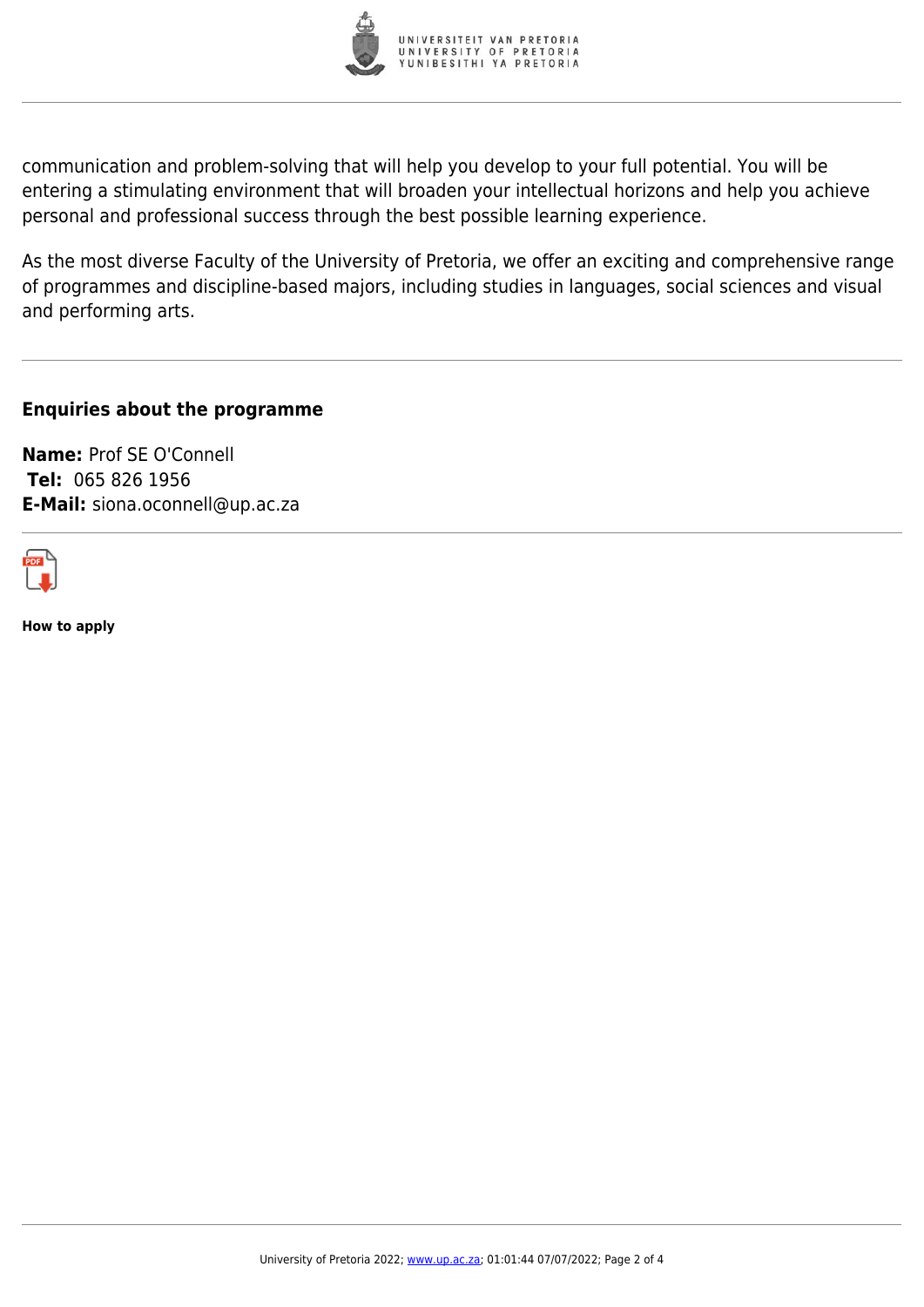



# **Online Application**